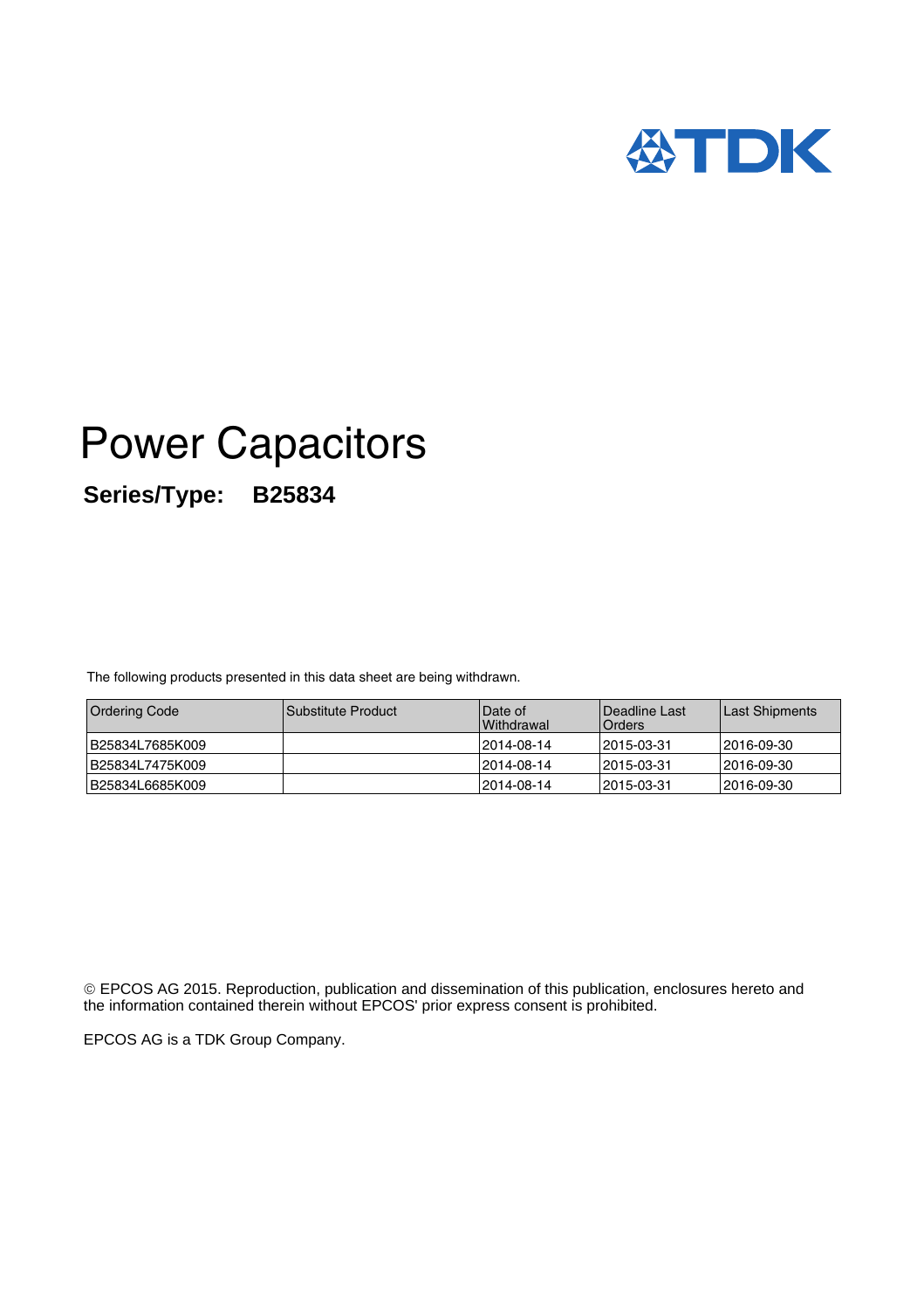

| <b>Ordering Code</b> | <b>Substitute Product</b> | Date of<br>Withdrawal | Deadline Last<br>Orders | <b>Last Shipments</b> |
|----------------------|---------------------------|-----------------------|-------------------------|-----------------------|
| B25834L6475K009      |                           | 2014-08-14            | 2015-03-31              | 2016-09-30            |
| B25834L6106K009      |                           | 2014-08-14            | 2015-03-31              | 2016-09-30            |
| B25834L5686K009      |                           | 2014-08-14            | 2015-03-31              | 2016-09-30            |
| B25834L5685K009      |                           | 2014-08-14            | 2015-03-31              | 2016-09-30            |
| B25834L5156K009      |                           | 2014-08-14            | 2015-03-31              | 2016-09-30            |
| B25834L5106K009      |                           | 2014-08-14            | 2015-03-31              | 2016-09-30            |
| B25834L4156K009      |                           | 2014-08-14            | 2015-03-31              | 2016-09-30            |
| B25834L4106K009      |                           | 2014-08-14            | 2015-03-31              | 2016-09-30            |
| B25834L3336K009      |                           | 2014-08-14            | 2015-03-31              | 2016-09-30            |
| B25834F6684M001      |                           | 2014-08-14            | 2015-03-31              | 2016-09-30            |
| B25834F6474M001      |                           | 2014-08-14            | 2015-03-31              | 2016-09-30            |
| B25834F6335K001      |                           | 2014-08-14            | 2015-03-31              | 2016-09-30            |
| B25834F6334M001      |                           | 2014-08-14            | 2015-03-31              | 2016-09-30            |
| B25834F6225K001      |                           | 2014-08-14            | 2015-03-31              | 2016-09-30            |
| B25834F6224M001      |                           | 2014-08-14            | 2015-03-31              | 2016-09-30            |
| B25834F6155K001      |                           | 2014-08-14            | 2015-03-31              | 2016-09-30            |
| B25834F6154M001      |                           | 2014-08-14            | 2015-03-31              | 2016-09-30            |
| B25834F6105K001      |                           | 2014-08-14            | 2015-03-31              | 2016-09-30            |
| B25834F6104M001      |                           | 2014-08-14            | 2015-03-31              | 2016-09-30            |
| B25834F5475K001      |                           | 2014-08-14            | 2015-03-31              | 2016-09-30            |
| B25834F4685K001      |                           | 2014-08-14            | 2015-03-31              | 2016-09-30            |
| B25834F4684M001      |                           | 2014-08-14            | 2015-03-31              | 2016-09-30            |
| B25834F4475K001      |                           | 2014-08-14            | 2015-03-31              | 2016-09-30            |
| B25834F4335K001      |                           | 2014-08-14            | 2015-03-31              | 2016-09-30            |
| B25834F4225K001      |                           | 2014-08-14            | 2015-03-31              | 2016-09-30            |
| B25834F4155K001      |                           | 2014-08-14            | 2015-03-31              | 2016-09-30            |
| B25834F4105K001      |                           | 2014-08-14            | 2015-03-31              | 2016-09-30            |
| B25834D7336K004      |                           | 2014-08-14            | 2015-03-31              | 2016-09-30            |
| B25834D7226K004      |                           | 2014-08-14            | 2015-03-31              | 2016-09-30            |
| B25834D7156K004      |                           | 2014-08-14            | 2015-03-31              | 2016-09-30            |
| B25834D7106K004      |                           | 2014-08-14            | 2015-03-31              | 2016-09-30            |
| B25834D6686K004      |                           | 2014-08-14            | 2015-03-31              | 2016-09-30            |
| B25834D6476K004      |                           | 2014-08-14            | 2015-03-31              | 2016-09-30            |
| B25834D6336K004      |                           | 2014-08-14            | 2015-03-31              | 2016-09-30            |
| B25834D6226K009      |                           | 2014-08-14            | 2015-03-31              | 2016-09-30            |
| B25834D6226K004      |                           | 2014-08-14            | 2015-03-31              | 2016-09-30            |
| B25834D6156K009      |                           | 2014-08-14            | 2015-03-31              | 2016-09-30            |
| B25834D6156K004      |                           | 2014-08-14            | 2015-03-31              | 2016-09-30            |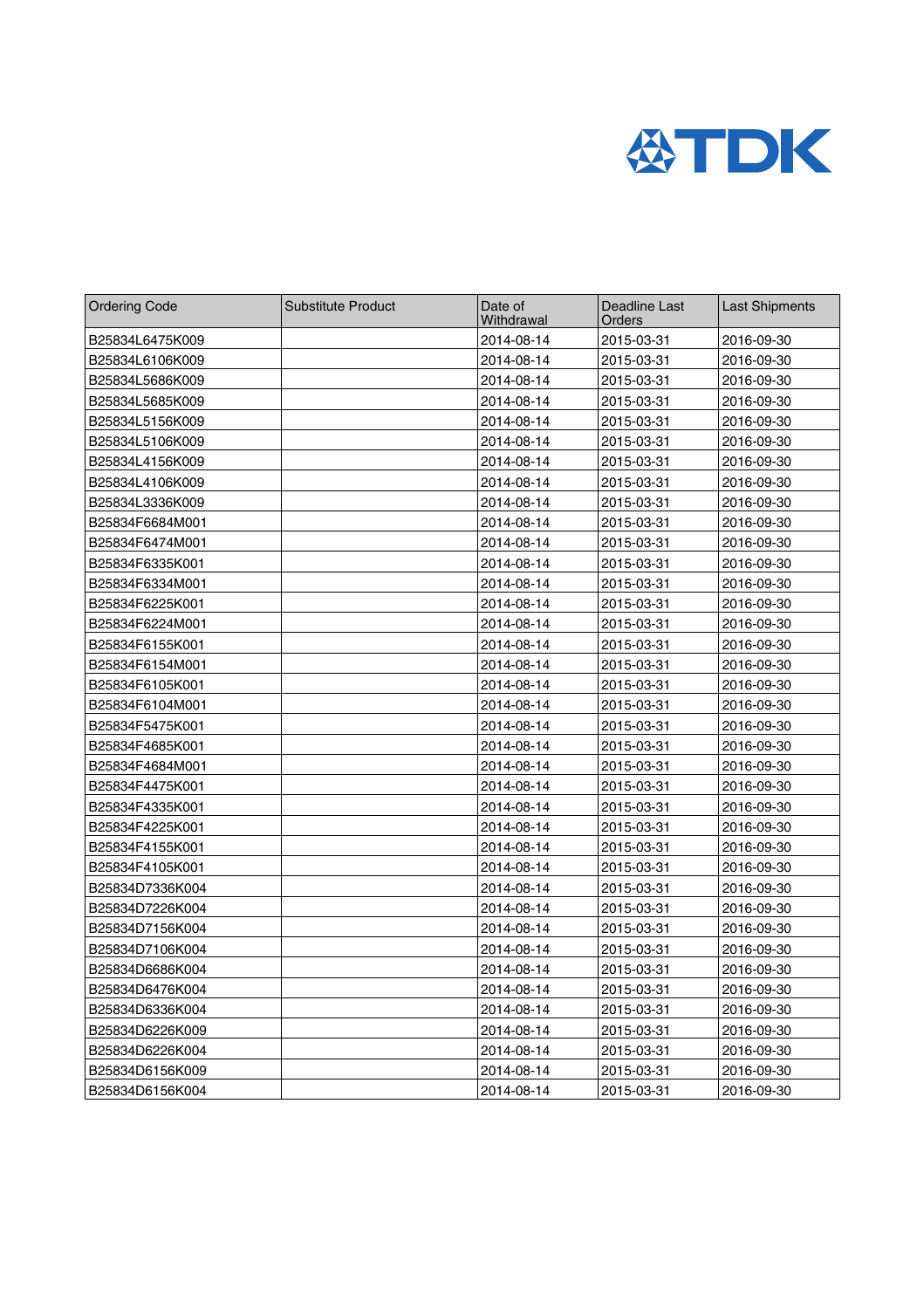

| <b>Ordering Code</b> | <b>Substitute Product</b> | Date of<br>Withdrawal | <b>Deadline Last</b><br>Orders | <b>Last Shipments</b> |
|----------------------|---------------------------|-----------------------|--------------------------------|-----------------------|
| B25834D5686K004      |                           | 2014-08-14            | 2015-03-31                     | 2016-09-30            |
| B25834D5476K004      |                           | 2014-08-14            | 2015-03-31                     | 2016-09-30            |
| B25834D5336K009      |                           | 2014-08-14            | 2015-03-31                     | 2016-09-30            |
| B25834D5336K004      |                           | 2014-08-14            | 2015-03-31                     | 2016-09-30            |
| B25834D5226K009      |                           | 2014-08-14            | 2015-03-31                     | 2016-09-30            |
| B25834D5226K004      |                           | 2014-08-14            | 2015-03-31                     | 2016-09-30            |
| B25834D5107K004      |                           | 2014-08-14            | 2015-03-31                     | 2016-09-30            |
| B25834D4686K004      |                           | 2014-08-14            | 2015-03-31                     | 2016-09-30            |
| B25834D4476K009      |                           | 2014-08-14            | 2015-03-31                     | 2016-09-30            |
| B25834D4476K004      |                           | 2014-08-14            | 2015-03-31                     | 2016-09-30            |
| B25834D4336K009      |                           | 2014-08-14            | 2015-03-31                     | 2016-09-30            |
| B25834D4336K004      |                           | 2014-08-14            | 2015-03-31                     | 2016-09-30            |
| B25834D4226K004      |                           | 2014-08-14            | 2015-03-31                     | 2016-09-30            |
| B25834D4157K004      |                           | 2014-08-14            | 2015-03-31                     | 2016-09-30            |
| B25834D4107K004      |                           | 2014-08-14            | 2015-03-31                     | 2016-09-30            |
| B25834D3686K004      |                           | 2014-08-14            | 2015-03-31                     | 2016-09-30            |
| B25834D3476K004      |                           | 2014-08-14            | 2015-03-31                     | 2016-09-30            |
| B25834D3227K004      |                           | 2014-08-14            | 2015-03-31                     | 2016-09-30            |
| B25834D3107K004      |                           | 2014-08-14            | 2015-03-31                     | 2016-09-30            |
| B25834D2685K004      |                           | 2014-08-14            | 2015-03-31                     | 2016-09-30            |
| B25834D2475K004      |                           | 2014-08-14            | 2015-03-31                     | 2016-09-30            |
| B25834D2335K004      |                           | 2014-08-14            | 2015-03-31                     | 2016-09-30            |
| B25834D2156K004      |                           | 2014-08-14            | 2015-03-31                     | 2016-09-30            |
| B25834D2106K004      |                           | 2014-08-14            | 2015-03-31                     | 2016-09-30            |
| B25834D1685K004      |                           | 2014-08-14            | 2015-03-31                     | 2016-09-30            |
| B25834D1475K004      |                           | 2014-08-14            | 2015-03-31                     | 2016-09-30            |
| B25834D1226K004      |                           | 2014-08-14            | 2015-03-31                     | 2016-09-30            |
| B25834D1156K004      |                           | 2014-08-14            | 2015-03-31                     | 2016-09-30            |
| B25834D1106K004      |                           | 2014-08-14            | 2015-03-31                     | 2016-09-30            |
| B25834D0685K004      |                           | 2014-08-14            | 2015-03-31                     | 2016-09-30            |
| B25834D0475K004      |                           | 2014-08-14            | 2015-03-31                     | 2016-09-30            |
| B25834D0226K004      |                           | 2014-08-14            | 2015-03-31                     | 2016-09-30            |
| B25834D0156K004      |                           | 2014-08-14            | 2015-03-31                     | 2016-09-30            |
| B25834D0106K004      |                           | 2014-08-14            | 2015-03-31                     | 2016-09-30            |

For further information please contact your nearest EPCOS sales office, which will also support you in selecting a suitable substitute. The addresses of our worldwide sales network are presented at www.epcos.com/sales.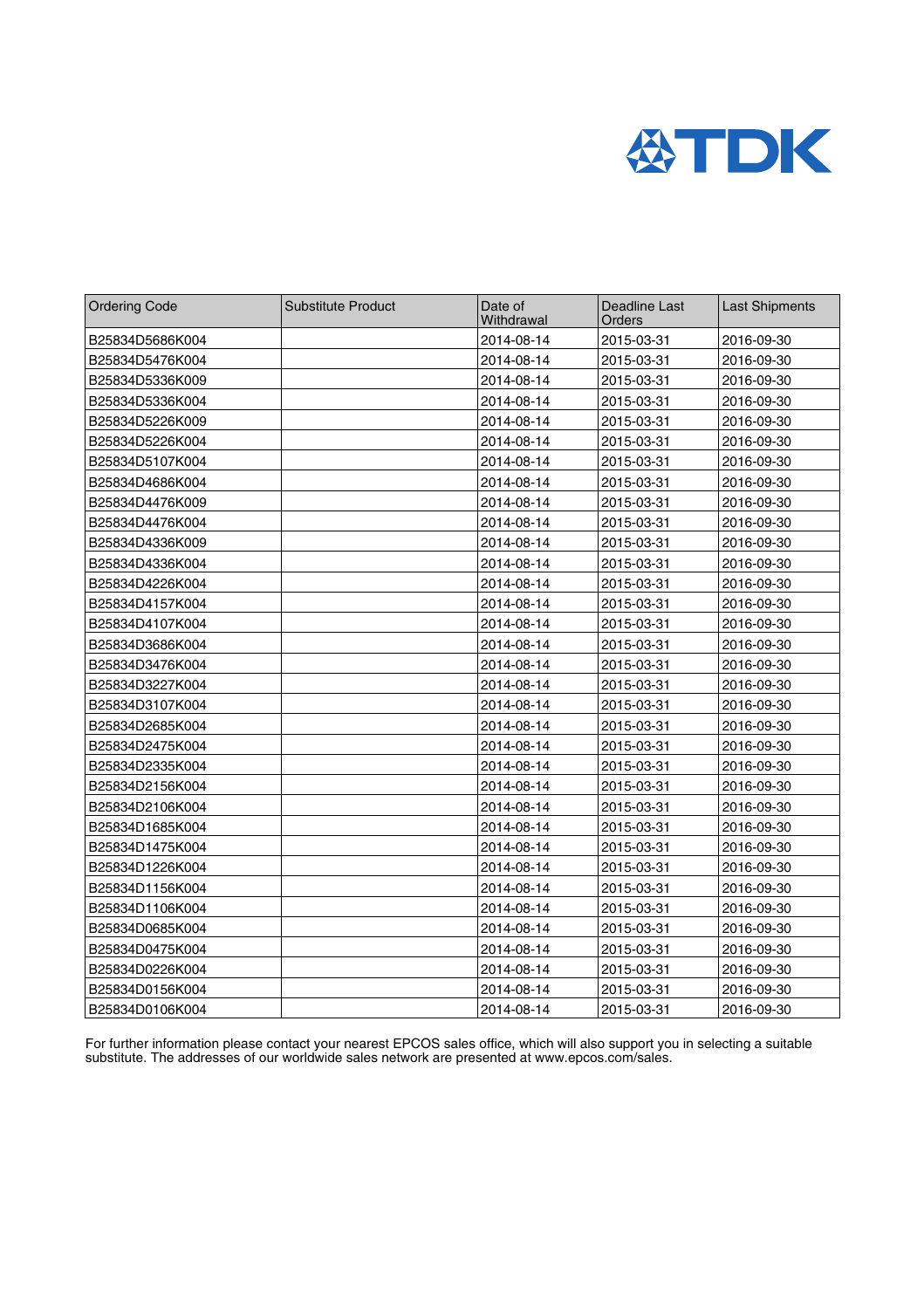# **Damping, Commutating**

# **Features**

- High dielectric strength
- High peak-current capability

# **Applications**

- For damping and commutating in the medium frequency range
- For general AC applications

# **Construction**

- Self-healing
- Plastic dielectric
- Oil-impregnated tubular windings (no PCB)
- Metal-sprayed end faces ensure reliable contacting
- Cylindrical aluminum case
- Plastic or ceramic lead-throughs
- Mounting bolts M8 or M12

# **Terminals**

- Screw terminals M10
- Tab connectors 6.3 mm
- Dual tab connectors 6.3 mm and 9.5 mm

# **Mounting**

■ If the vibration stress is  $\leq$  5 *g* and the capacitors are  $\leq$  60 mm in diameter and  $\leq 160$  mm in height, the bolt is used for mounting.

# **Grounding**

- Mounting bolts for grounding in accordance with VDE 0100
- Grounding identification in accordance with DIN 40 011

# **Overpressure disconnector (mechanical)**

When the overpressure disconnector responds, the capacitor extends by up to 8 mm. So leave sufficient space above the terminals when mounting the capacitor.

# **Individual data sheets**

Individual data sheets contain detailed specification incl. thermal data. Upon request, these data sheets are available for each capacitor type.



# **公TDK**

**B25834**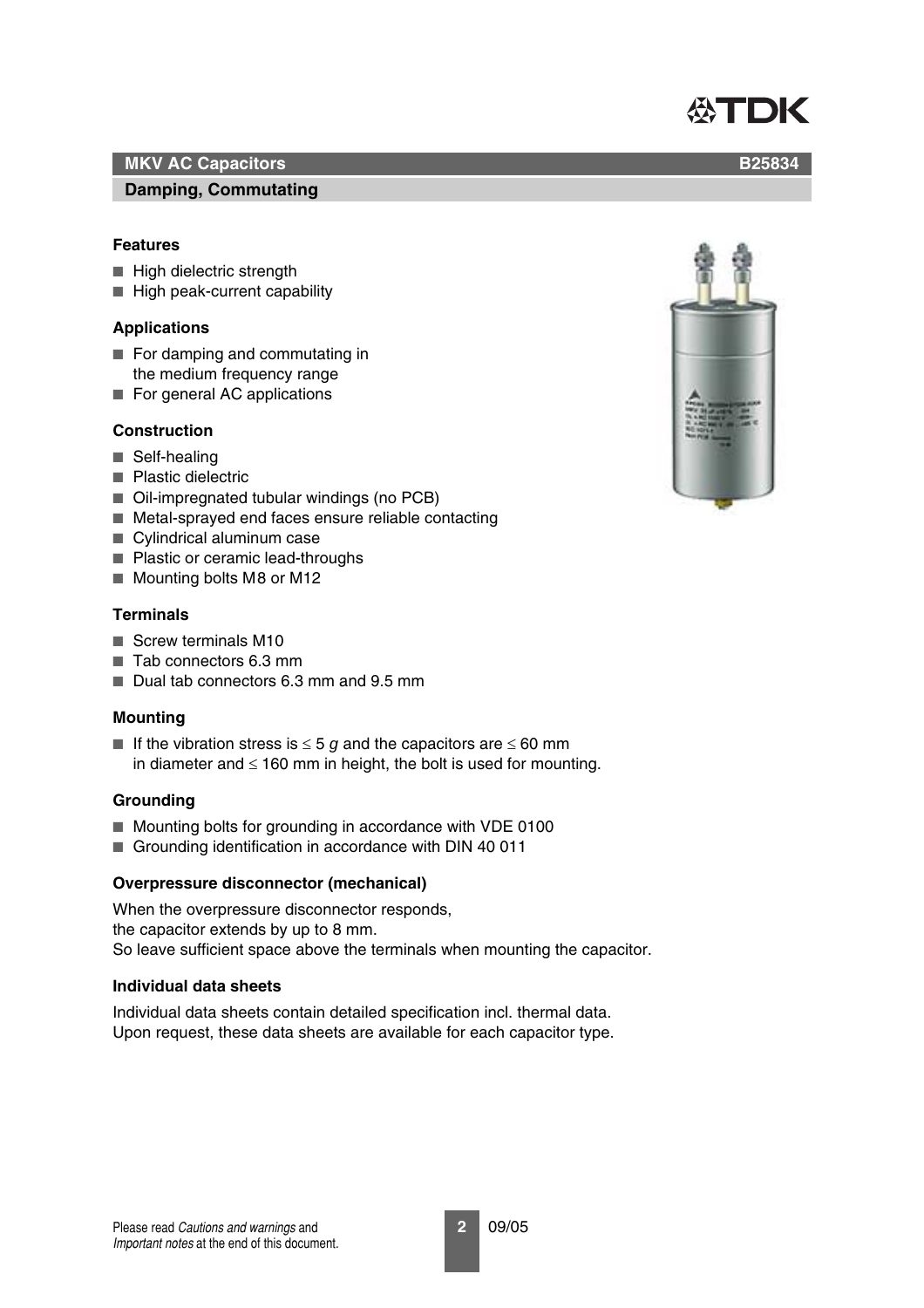

# **Damping, Commutating**

**B25834**

### **Technical data**

| <b>Standards</b>                                                     |                                        |                      | IEC 1071-1/2<br>EN 61071-1/2                                                                                             |                        |                                                                |  |
|----------------------------------------------------------------------|----------------------------------------|----------------------|--------------------------------------------------------------------------------------------------------------------------|------------------------|----------------------------------------------------------------|--|
|                                                                      |                                        |                      | VDE 0560 part 120 and 121                                                                                                |                        |                                                                |  |
| Dielectric dissipation factor                                        | tan $\delta_0$                         | $2 \times 10^{-4}$   |                                                                                                                          |                        |                                                                |  |
| Capacitance tolerance                                                |                                        |                      | For $C_N$ < 1.0 $\mu$ F ± 20 %, for $C_N$ ≥ 1.0 $\mu$ F ± 10 %                                                           |                        |                                                                |  |
| Max. repetitive rate                                                 |                                        |                      |                                                                                                                          |                        |                                                                |  |
| of voltage rise                                                      | $(du/dt)_{max}$                        | î<br>C               |                                                                                                                          |                        |                                                                |  |
| Max. non-repetitive rate<br>of voltage rise                          | $(du/dt)_{s}$                          | $rac{I_S}{C}$        |                                                                                                                          |                        |                                                                |  |
| Climatic data:                                                       |                                        |                      |                                                                                                                          |                        |                                                                |  |
| Min. operating temperature                                           | $T_{min}$                              | – 25 °C              |                                                                                                                          |                        |                                                                |  |
| Max. operating temperature                                           | $T_{\text{max}}$                       | $+85 °C$             |                                                                                                                          |                        |                                                                |  |
| Average relative humidity                                            |                                        |                      | $\leq$ 95 % (screw terminals/dual tab 9.5 mm)<br>$\leq$ 75 % (dual tab 6.3 mm/tab 6.3 mm)                                |                        |                                                                |  |
| Failure quota                                                        | $\alpha_{\mathsf{FQ}(\mathsf{co})}$    |                      | 300 failures per 10 <sup>9</sup> component hours                                                                         |                        |                                                                |  |
| Load duration                                                        | $t_{LD(co)}$                           | 100 000 h            |                                                                                                                          |                        |                                                                |  |
| Storage temperature limit                                            | $T_{\text{stg}}$                       |                      | $-55/+85$ °C                                                                                                             |                        |                                                                |  |
| <b>IEC</b> climatic category                                         |                                        | 25/085/56            |                                                                                                                          |                        |                                                                |  |
| (IEC 68-1 and 2)                                                     |                                        |                      |                                                                                                                          |                        |                                                                |  |
| Test A, cold<br>Test B, dry heat<br>Test Ca, damp heat, steady state |                                        | $-25 °C$<br>$+85 °C$ | 56 days/40 °C/93 % rel. humidity                                                                                         |                        |                                                                |  |
| Values after test Ca:<br>Capacitance change                          | $\Delta C/C$                           | $≤ 1 %$              |                                                                                                                          |                        |                                                                |  |
|                                                                      |                                        | $C_{R}$              | Screw terminals,<br>dual tab 9.5 mm                                                                                      | Dual tab<br>6.3 mm     | Tab<br>6.3 mm                                                  |  |
| Insulation resistance<br>Self-discharge time constant                | $R_{ins}$<br>$\tau = R_{ins} \times C$ |                      | $\leq$ 1 µF $\geq$ 10 000 M $\Omega$<br>$>1 \mu$ F ≥10 000 s                                                             | $\geq$ 3000 s          | $\geq$ 3000 M $\Omega$ $\geq$ 1000 M $\Omega$<br>$\geq 1000$ s |  |
| Dissipation factor change                                            | $\Delta$ tan $\delta$                  |                      | $≤ 1 x 10-4$                                                                                                             | $≤3x10-4$              | $≤3x10-4$                                                      |  |
| Test data:                                                           |                                        |                      |                                                                                                                          |                        |                                                                |  |
| AC test voltage                                                      |                                        |                      |                                                                                                                          |                        |                                                                |  |
| between terminals                                                    | $V_{TT}$                               |                      | 1.25 x $V_N$ , 50 Hz, 10 s (or DC 1.75 x $V_N$ , 10 s)                                                                   |                        |                                                                |  |
| between terminals and case                                           | V <sub>TC</sub>                        |                      | 2 x V <sub>i</sub> + 1000 V, 50 Hz, 10 s<br>Insulating voltage $V_i$ = max. recurrent peak<br>voltage $\hat{v}/\sqrt{2}$ |                        |                                                                |  |
|                                                                      |                                        | $C_{\mathsf{R}}$     | Screw terminals,<br>dual tab 9.5 mm                                                                                      | tab 6.3 mm             | Dual tab 6.3 mm,                                               |  |
| Insulation resistance                                                | $R_{ins}$                              | ≤1μF                 | $\geq$ 10 000 M $\Omega$                                                                                                 | $\geq$ 3000 M $\Omega$ |                                                                |  |
| Self-discharge time constant                                         | $\tau = R_{ins}$ x C                   |                      | $>1 \mu$ F  $\geq$ 10000s                                                                                                | $\geq$ 3000 s          |                                                                |  |
| Dissipation factor (50 Hz)                                           | $tan \delta$                           | $≤3x10-4$            |                                                                                                                          |                        |                                                                |  |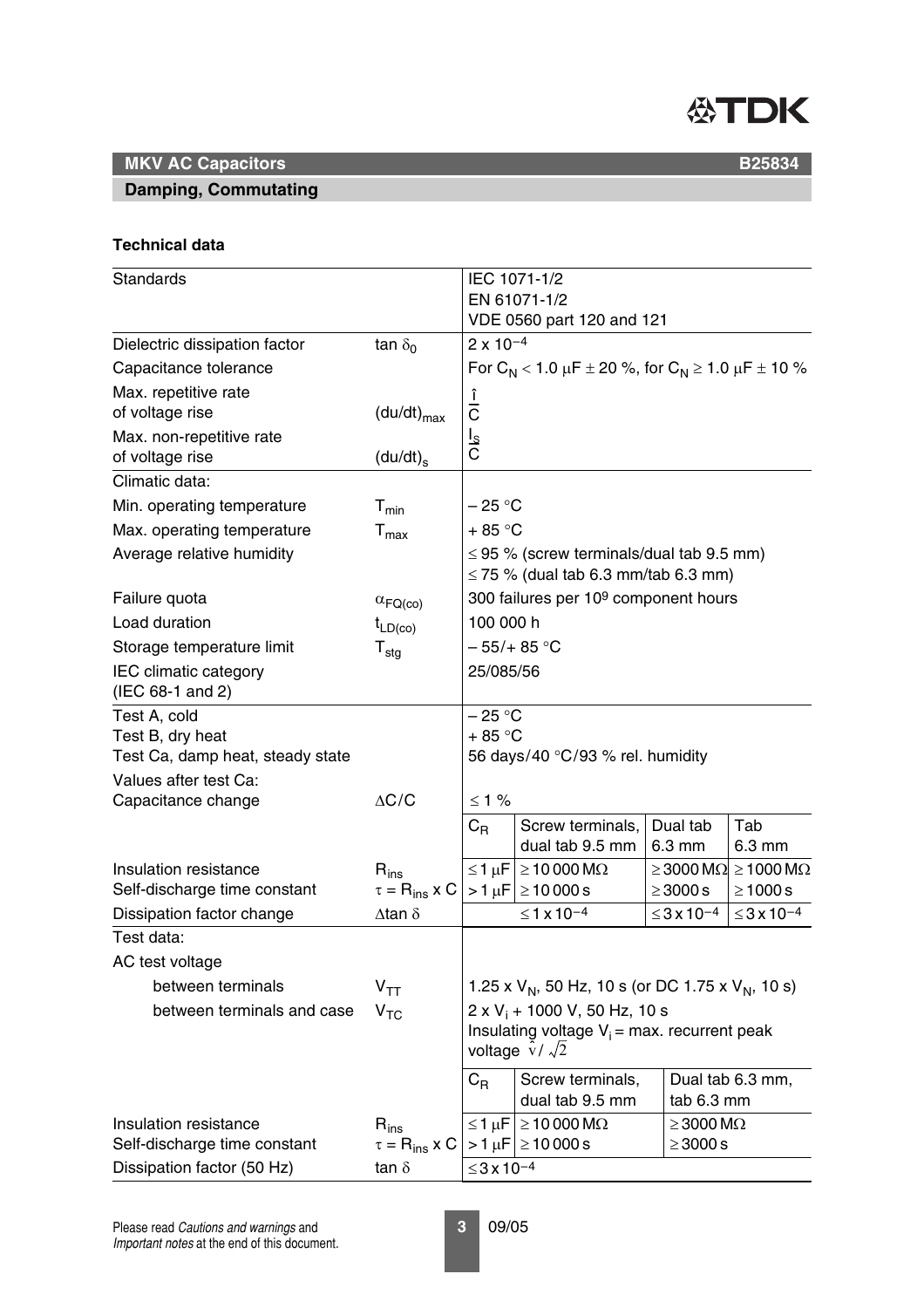

#### **Damping, Commutating**

**B25834**

# **Characteristics and ordering codes**

| $C_{\rm R}^{1}$                                         | $I_{\text{max}}$ | î    | $I_{s}$ | $R_{\rm S}$<br>20 °C               | $\mathsf{L}_{\mathsf{self}}$ | Dimensions   Fig.  <br>$d \times I$ |                         | Appr.<br>weight | Ordering code                                           |
|---------------------------------------------------------|------------------|------|---------|------------------------------------|------------------------------|-------------------------------------|-------------------------|-----------------|---------------------------------------------------------|
| μF                                                      | A                | A    | A       | $m\Omega$                          | nH                           | mm                                  |                         | g               |                                                         |
| $V_R = AC 500 V$                                        |                  |      |         | $\hat{v} = 600 V$<br>$v_s = 860$ V |                              |                                     |                         |                 | $V_{TT}$ = AC 620 V, 10 s<br>$V_{TC}$ = AC 2000 V, 10 s |
| 33                                                      | 18               | 1300 | 3300    | 4.9                                | 90                           | 60<br>$\times$ 86                   | 3                       | 290             | B25834-L3336-K009                                       |
| 47                                                      | 80               | 1900 | 4700    | 1.9                                | 110                          | $79.2 \times 104$                   | $\overline{c}$          | 610             | B25834-D3476-K004                                       |
| 68                                                      | 80               | 2700 | 6800    | 1.5                                | 110                          | $99.3 \times 104$                   | $\overline{c}$          | 970             | B25834-D3686-K004                                       |
| 100                                                     | 80               | 4000 | 10000   | 1.4                                | 180                          | $79.2 \times 248$                   | $\overline{c}$          | 1500            | B25834-D3107-K004                                       |
| 220                                                     | 80               | 8800 | 22000   | 1.2                                | 180                          | $99.3 \times 248$                   | $\overline{c}$          | 2300            | B25834-D3227-K004                                       |
| $V_R = AC 600 V$                                        |                  |      |         | $\hat{v} = 750 V$                  |                              |                                     |                         |                 | $V_{TT}$ = AC 750 V, 10 s                               |
|                                                         |                  |      |         | $v_s = 1000 V$                     |                              |                                     |                         |                 | $V_{TC}$ = AC 2100 V, 10 s                              |
| 0.68                                                    | 10               | 110  | 270     | 25.0                               | 50                           | 25<br>48<br>$\times$                | 5                       | 30              | B25834-F4684-M001                                       |
| 1.0                                                     | 10               | 160  | 400     | 18.0                               | 50                           | 25<br>48<br>$\times$                | 5                       | 30              | B25834-F4105-K001                                       |
| 1.5                                                     | 16               | 240  | 600     | 14.0                               | 50                           | 30<br>48<br>$\times$                | 6                       | 50              | B25834-F4155-K001                                       |
| 2.2                                                     | 16               | 350  | 880     | 10.0                               | 50                           | 30<br>48<br>$\times$                | $\overline{6}$          | 50              | B25834-F4225-K001                                       |
| 3.3                                                     | 16               | 530  | 1300    | 8.7                                | 50                           | 35<br>48<br>$\times$                | 7                       | 60              | B25834-F4335-K001                                       |
| 4.7                                                     | 16               | 190  | 470     | 16.0                               | 90                           | 30<br>80<br>$\times$                | 6                       | 70              | B25834-F4475-K001                                       |
| 6.8                                                     | 16               | 270  | 680     | 13.0                               | 90                           | 35<br>80<br>$\times$                | $\overline{7}$          | 100             | B25834-F4685-K001                                       |
| 10                                                      | 18               | 400  | 1000    | 8.0                                | 90                           | 40<br>86<br>$\times$                | 3                       | 130             | B25834-L4106-K009                                       |
| 15                                                      | 18               | 600  | 1500    | 6.5                                | 90                           | 50<br>86<br>$\times$                | 3                       | 200             | B25834-L4156-K009                                       |
| 22                                                      | 60               | 880  | 2200    | 3.1                                | 110                          | $64.2 \times 104$                   | $\overline{2}$          | 400             | B25834-D4226-K004                                       |
| 33                                                      | 80               | 1300 | 3300    | 2.4                                | 110                          | $79.2 \times 104$                   | $\overline{c}$          | 610             | B25834-D4336-K004                                       |
| 33                                                      | 64               | 1300 | 3300    | 2.4                                | 110                          | $79.2 \times 104$                   | 4                       | 610             | B25834-D4336-K009                                       |
| 47                                                      | 80               | 1900 | 4700    | 2.0                                | 110                          | $89.3 \times 104$                   | $\overline{c}$          | 780             | B25834-D4476-K004                                       |
| 47                                                      | 64               | 1900 | 4700    | 2.0                                | 110                          | $89.3 \times 104$                   | 4                       | 780             | B25834-D4476-K009                                       |
| 68                                                      | 80               | 2700 | 6800    | 1.7                                | 180                          | $64.2 \times 248$                   | $\overline{\mathbf{c}}$ | 960             | B25834-D4686-K004                                       |
| 100                                                     | 80               | 4000 | 10000   | 1.5                                | 180                          | $79.2 \times 248$                   | $\overline{c}$          | 1500            | B25834-D4107-K004                                       |
| 150                                                     | 80               | 6000 | 15000   | 1.3                                | 180                          | $89.3 \times 248$                   | $\overline{c}$          | 1900            | B25834-D4157-K004                                       |
| $\hat{v} = 940 V$<br>$V_R$ = AC 750 V<br>$v_s = 1300 V$ |                  |      |         |                                    |                              |                                     |                         |                 | $V_{TT}$ = AC 930 V, 10 s<br>$V_{TC}$ = AC 2400 V, 10 s |
| 4.7                                                     | 16               | 240  | 590     | 13.0                               | 90                           | $35.0 \times 80$                    | 7                       | 100             | B25834-F5475-K001                                       |
| 6.8                                                     | 18               | 340  | 850     | 8.4                                | 90                           | 40.0 $\times$<br>86                 | 3                       | 130             | B25834-L5685-K009                                       |
| 10 <sub>1</sub>                                         | 18               | 500  | 1250    | 7.0                                | 90                           | $50.0\times$<br>86                  | 3                       | 200             | B25834-L5106-K009                                       |
| 15                                                      | 18               | 750  | 1900    | 5.9                                | 90                           | $60.0 \times 86$                    | 3                       | 290             | B25834-L5156-K009                                       |
| 22                                                      | 80               | 1100 | 2800    | 2.6                                | 110                          | $79.2 \times 104$                   | $\overline{c}$          | 610             | B25834-D5226-K004                                       |
| 22                                                      | 64               | 1100 | 2800    | 2.5                                | 110                          | $79.2 \times 104$                   | 4                       | 610             | B25834-D5226-K009                                       |
| 33                                                      | 80               | 1700 | 4100    | 2.0                                | 110                          | $89.3 \times 104$                   | $\overline{c}$          | 780             | B25834-D5336-K004                                       |

1) Other capacitance values upon request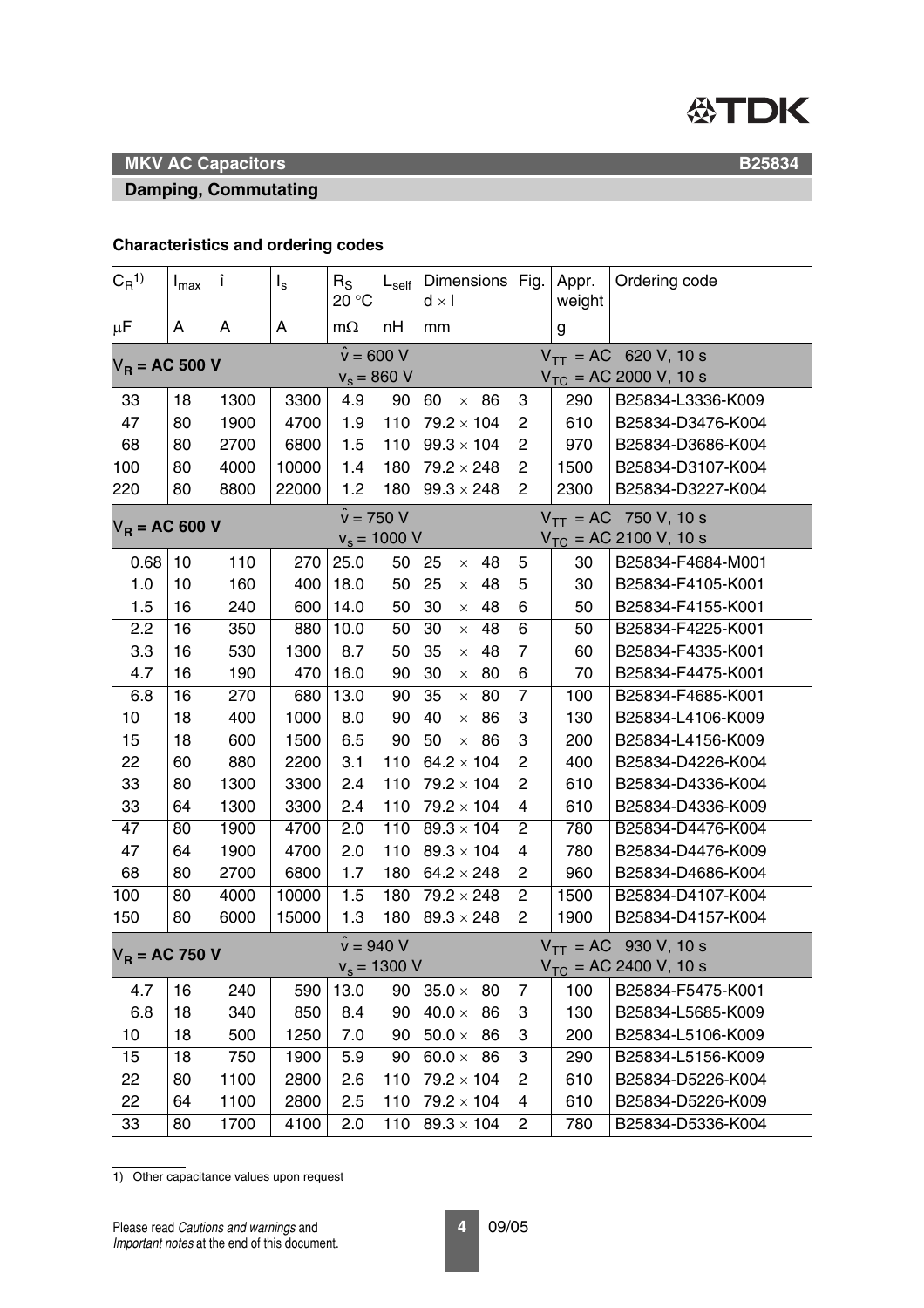

**B25834**

# **MKV AC Capacitors**

#### **Damping, Commutating**

### **Characteristics and ordering codes**

| $C_{R}^{1}$                              | $I_{\text{max}}$                              | î    | $I_{s}$ | $R_{S}$<br>20 °C | $L_{\text{self}}$ | Dimensions Fig.<br>$d \times I$ |                         | Appr.<br>weight            | Ordering code              |
|------------------------------------------|-----------------------------------------------|------|---------|------------------|-------------------|---------------------------------|-------------------------|----------------------------|----------------------------|
| μF                                       | A                                             | A    | A       | $m\Omega$        | nH                | mm                              |                         | g                          |                            |
| 33                                       | 64                                            | 1700 | 4100    | 1.9              | 110               | $89.3 \times 104$               | 4                       | 780                        | B25834-D5336-K009          |
| 47                                       | 80                                            | 2400 | 5900    | 1.7              | 180               | $64.2 \times 248$               | $\overline{c}$          | 960                        | B25834-D5476-K004          |
| 68                                       | 80                                            | 3400 | 8500    | 1.6              | 180               | $79.2 \times 248$               | 2                       | 1500                       | B25834-D5686-K004          |
| 100                                      | 80                                            | 5000 | 12500   | 1.4              | 180               | $89.3 \times 248$               | $\overline{c}$          | 1900                       | B25834-D5107-K004          |
| $\hat{v} = 1100 V$<br>$V_{R}$ = AC 900 V |                                               |      |         |                  |                   |                                 |                         | $V_{TT}$ = AC 1150 V, 10 s |                            |
|                                          |                                               |      |         | $v_s = 1500 V$   |                   |                                 |                         |                            | $V_{TC}$ = AC 2600 V, 10 s |
| 0.10                                     | 10                                            | 50   | 120     | 33.0             | 50                | $25.0 \times$<br>48             | 5                       | 30                         | B25834-F6104-M001          |
| 0.15                                     | 10                                            | 70   | 180     | 24.0             | 50                | $25.0 \times$<br>48             | 5                       | 30                         | B25834-F6154-M001          |
| 0.22                                     | 10                                            | 100  | 260     | 17.0             | 50                | 48<br>$25.0 \times$             | 5                       | 30                         | B25834-F6224-M001          |
| 0.33                                     | 10                                            | 90   | 220     | 29.0             | 50                | $25.0 \times$<br>48             | 5                       | 30                         | B25834-F6334-M001          |
| 0.47                                     | 10                                            | 130  | 320     | 21.0             | 50                | 25.0 $\times$<br>48             | 5                       | 30                         | B25834-F6474-M001          |
| 0.68                                     | 10                                            | 180  | 460     | 16.0             | 50                | 48<br>25.0 $\times$             | 5                       | 30                         | B25834-F6684-M001          |
| 1.0                                      | 16                                            | 300  | 750     | 12.0             | 50                | $30.0 \times$<br>48             | $\overline{6}$          | 50                         | B25834-F6105-K001          |
| 1.5                                      | 16                                            | 450  | 1100    | 9.8              | 50                | $35.0 \times$<br>48             | 7                       | 60                         | B25834-F6155-K001          |
| 2.2                                      | 16                                            | 150  | 390     | 18.0             | 90                | $30.0 \times$<br>80             | 6                       | 70                         | B25834-F6225-K001          |
| 3.3                                      | 16                                            | 230  | 580     | 14.0             | 90                | $35.0 \times$<br>80             | $\overline{7}$          | 100                        | B25834-F6335-K001          |
| 4.7                                      | 18                                            | 330  | 820     | 9.0              | 90                | $40.0 \times$<br>86             | 3                       | 130                        | B25834-L6475-K009          |
| 6.8                                      | 18                                            | 480  | 1200    | 7.3              | 90                | $50.0 \times$<br>86             | 3                       | 200                        | B25834-L6685-K009          |
| 10                                       | 18                                            | 700  | 1750    | 6.1              | 90                | 60.0 $\times$<br>86             | 3                       | 290                        | B25834-L6106-K009          |
| 15                                       | 60                                            | 1100 | 2600    | 2.8              | 100               | $79.2 \times 104$               | 2                       | 610                        | B25834-D6156-K004          |
| 15                                       | 60                                            | 1100 | 2600    | 2.7              | 100               | $79.2 \times 104$               | 4                       | 610                        | B25834-D6156-K009          |
| 22                                       | 80                                            | 1500 | 3900    | 2.2              | 110               | $89.3 \times 104$               | $\overline{\mathbf{c}}$ | 780                        | B25834-D6226-K004          |
| 22                                       | 64                                            | 1500 | 3900    | 2.1              | 110               | $89.3 \times 104$               | $\overline{\mathbf{4}}$ | 780                        | B25834-D6226-K009          |
| 33                                       | 80                                            | 2300 | 5800    | 1.8              | 180               | $64.2 \times 248$               | $\overline{\mathbf{c}}$ | 960                        | B25834-D6336-K004          |
| 47                                       | 80                                            | 3300 | 8200    | 1.6              | 180               | $79.2 \times 248$               | $\overline{c}$          | 1500                       | B25834-D6476-K004          |
| 68                                       | 80                                            | 4800 | 12000   | 1.4              | 180               | $89.3 \times 248$               | $\overline{c}$          | 1900                       | B25834-D6686-K004          |
|                                          | $\hat{v} = 1400 V$<br>$V_{\rm B}$ = AC 1100 V |      |         |                  |                   |                                 |                         | $V_{TT}$ = AC 1400 V, 10 s |                            |
|                                          |                                               |      |         | $v_s = 1900 V$   |                   |                                 |                         |                            | $V_{TC}$ = AC 3000 V, 10 s |
| 4.7                                      | 18                                            | 380  | 940     | 17.0             | 140               | $40.0 \times 156$               | 3                       | 240                        | B25834-L7475-K009          |
| 6.8                                      | 18                                            | 540  | 1400    | 13.0             | 140               | $50.0 \times 156$               | 3                       | 370                        | B25834-L7685-K009          |
| 10                                       | 60                                            | 800  | 2000    | 6.3              | 150               | $64.2 \times 176$               | 1                       | 680                        | B25834-D7106-K004          |
| 15                                       | 80                                            | 1200 | 3000    | 4.9              | 150               | $79.2 \times 176$               | 1                       | 1000                       | B25834-D7156-K004          |
| 22                                       | 80                                            | 1800 | 4400    | 3.7              | 150               | $89.3 \times 176$               | 1                       | 1300                       | B25834-D7226-K004          |
| 33                                       | 80                                            | 2600 | 6600    | 2.8              | 150               | $99.3 \times 176$               | 1                       | 1600                       | B25834-D7336-K004          |

1) Other capacitance values upon request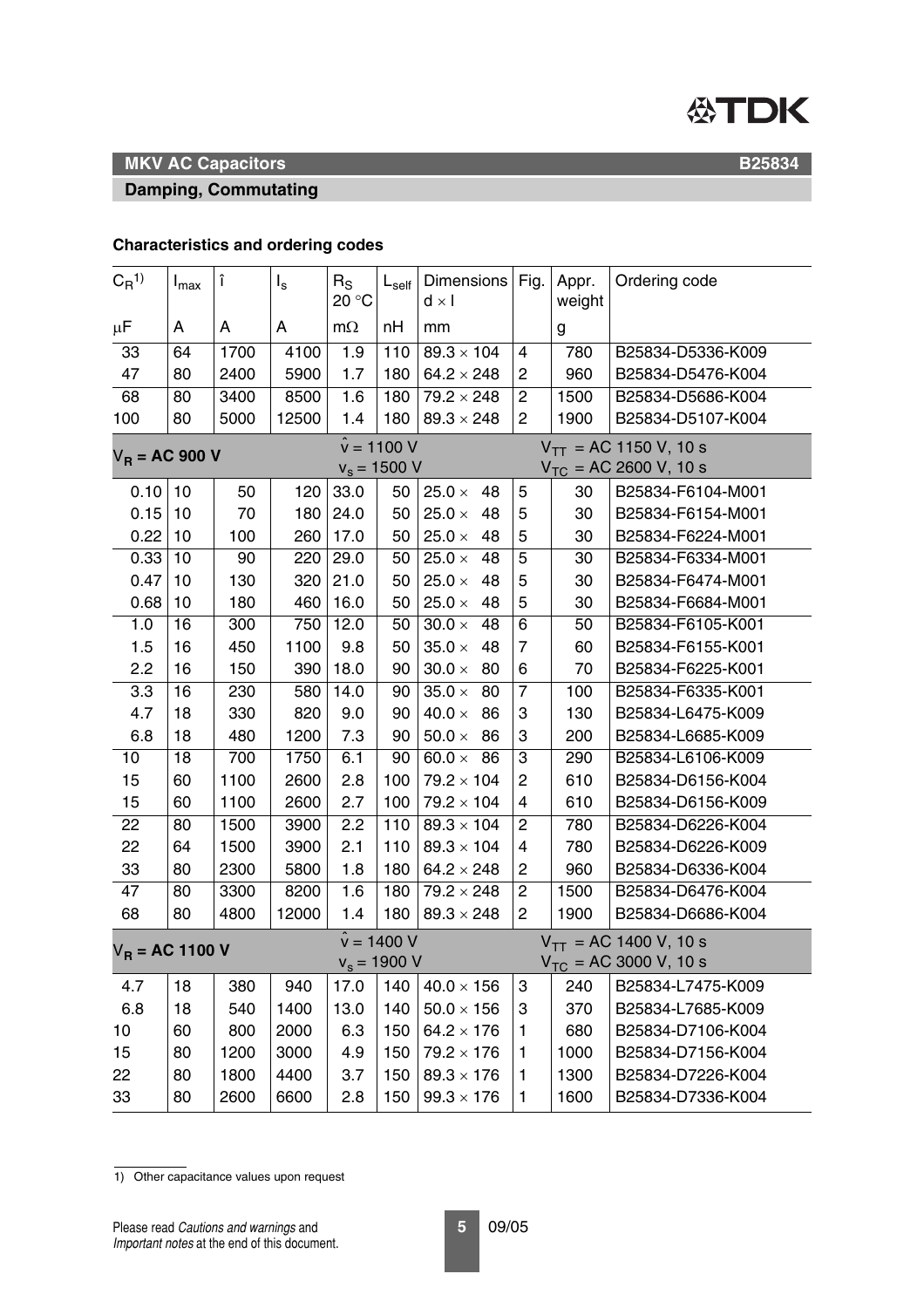

#### **Damping, Commutating**

**B25834**

# **Characteristics and ordering codes**

| $C_{\rm R}^{1}$   | $I_{\text{max}}$                    | Î    | $I_{s}$ | $R_{\rm S}$<br>20 °C | $L_{\text{self}}$          | Dimensions<br>$d \times l$ | Fig.                       | Appr.<br>weight            | Ordering code                                            |  |
|-------------------|-------------------------------------|------|---------|----------------------|----------------------------|----------------------------|----------------------------|----------------------------|----------------------------------------------------------|--|
| μF                | A                                   | A    | A       | $m\Omega$            | nH                         | mm                         |                            | g                          |                                                          |  |
| $V_R$ = AC 1400 V |                                     |      |         | $v_s = 2400 V$       | $\hat{v} = 1800 V$         |                            |                            |                            | $V_{TT}$ = AC 1800 V, 10 s<br>$V_{TC}$ = AC 3600 V, 10 s |  |
| 4.7               | 60                                  | 470  | 1200    | 9.3                  | 150                        | $64.2 \times 176$          | $\mathbf{1}$               | 680                        | B25834-D0475-K004                                        |  |
| 6.8               | 60                                  | 680  | 1700    | 6.6                  | 150                        | $64.2 \times 176$          | 1                          | 680                        | B25834-D0685-K004                                        |  |
| 10                | 80                                  | 1000 | 2500    | 5.2                  | 150                        | $79.2 \times 176$          | 1                          | 1000                       | B25834-D0106-K004                                        |  |
| 15                | 80                                  | 1500 | 3800    | 3.8                  | 150                        | $89.3 \times 176$          | 1                          | 1300                       | B25834-D0156-K004                                        |  |
| 22                | 80                                  | 2200 | 5500    | 2.9                  | 150                        | $99.3 \times 176$          | 1                          | 1600                       | B25834-D0226-K004                                        |  |
| $V_R$ = AC 1700 V |                                     |      |         | $\hat{v} = 2100 V$   |                            |                            |                            | $V_{TT}$ = AC 2100 V, 10 s |                                                          |  |
|                   |                                     |      |         | $v_s = 2900$ V       |                            |                            |                            |                            | $V_{TC}$ = AC 4000 V, 10 s                               |  |
| 4.7               | 60                                  | 560  | 1400    | 13.0                 | 220                        | $64.2 \times 248$          | 1                          | 960                        | B25834-D1475-K004                                        |  |
| 6.8               | 60                                  | 820  | 2000    | 9.0                  | 220                        | $64.2 \times 248$          | 1                          | 960                        | B25834-D1685-K004                                        |  |
| 10                | 80                                  | 1200 | 3000    | 7.0                  | 220                        | $79.2 \times 248$          | 1                          | 1500                       | B25834-D1106-K004                                        |  |
| 15                | 80                                  | 1800 | 4500    | 5.3                  | 220                        | $89.3 \times 248$          | 1                          | 1900                       | B25834-D1156-K004                                        |  |
| 22                | 80                                  | 2600 | 6600    | 3.9                  | 220                        | $99.3 \times 248$          | 1                          | 2300                       | B25834-D1226-K004                                        |  |
|                   |                                     |      |         |                      | $\hat{v} = 2600 \text{ V}$ |                            |                            |                            | $V_{TT}$ = AC 2600 V, 10 s                               |  |
|                   | $V_R = AC 2100 V$<br>$v_s = 3600 V$ |      |         |                      |                            |                            | $V_{TC}$ = AC 4800 V, 10 s |                            |                                                          |  |
| 3.3               | 60                                  | 530  | 1300    | 13.0                 | 220                        | $64.2 \times 248$          | 1                          | 960                        | B25834-D2335-K004                                        |  |
| 4.7               | 60                                  | 750  | 1900    | 9.4                  | 220                        | $64.2 \times 248$          | 1                          | 960                        | B25834-D2475-K004                                        |  |
| 6.8               | 80                                  | 1100 | 2700    | 7.4                  | 220                        | $79.2 \times 248$          | 1                          | 1500                       | B25834-D2685-K004                                        |  |
| 10                | 80                                  | 1600 | 4000    | 5.4                  | 220                        | $89.3 \times 248$          | 1                          | 1900                       | B25834-D2106-K004                                        |  |
| 15                | 80                                  | 2400 | 6000    | 4.1                  | 220                        | $99.3 \times 248$          | 1                          | 2300                       | B25834-D2156-K004                                        |  |

<sup>1)</sup> Other capacitance values upon request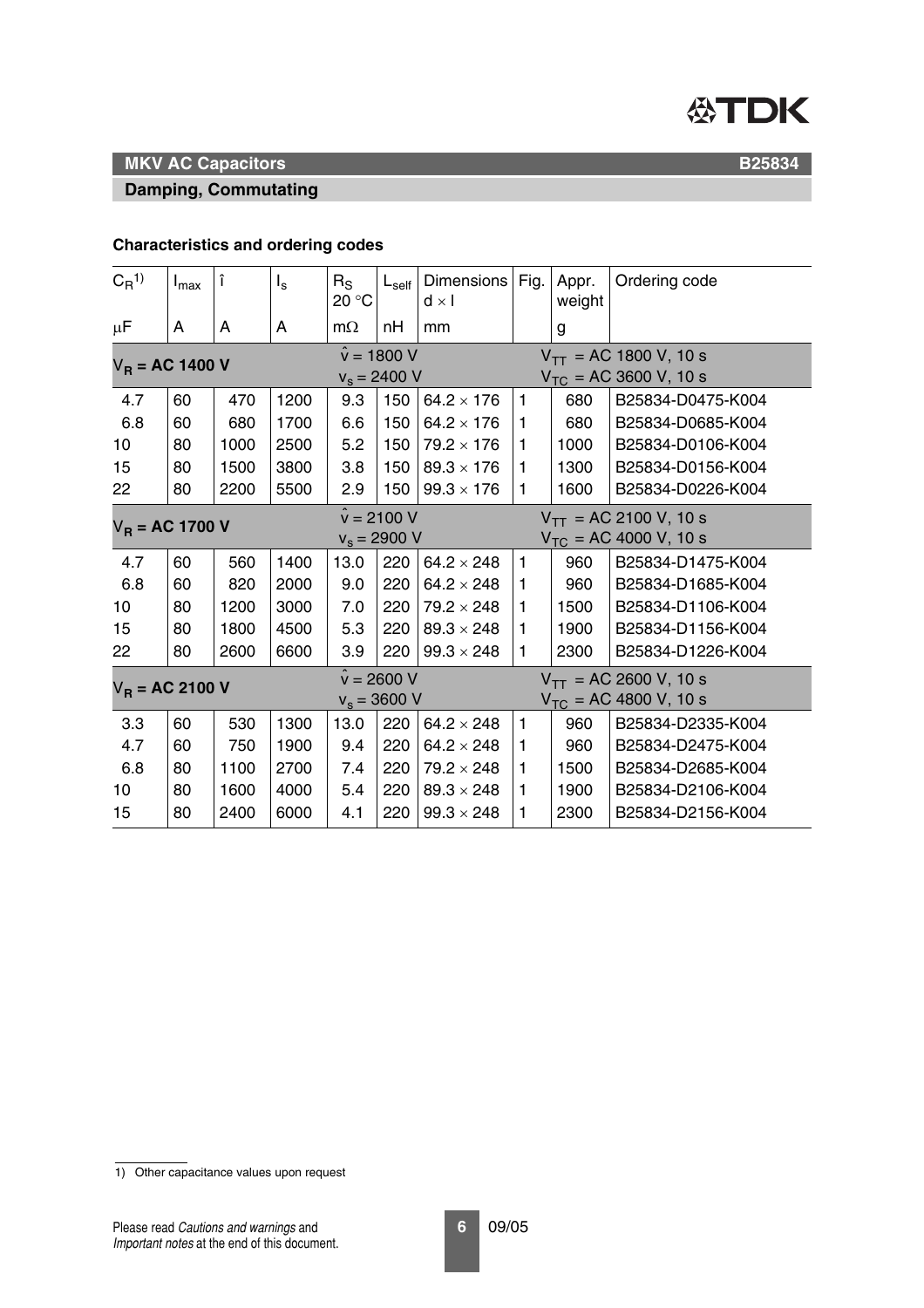

**B25834**

## **MKV AC Capacitors**

#### **Damping, Commutating**

#### **Dimensional drawing 1**

Screw terminals M10 (Dimensions in mm)



1) Dimensions for guidance only, subject for modification

| $d - 1,2$   $l - 4$ |     | $\varnothing$ d <sub>1</sub> -0,4 $I_{1min}$ |     | Creepage | Clear- |
|---------------------|-----|----------------------------------------------|-----|----------|--------|
|                     |     |                                              |     | distance | ance   |
| 64.2                | 176 | 60.2                                         | 135 |          |        |
| 64.2                | 248 | 60.2                                         | 204 |          |        |
| 79.2                | 176 | 75.2                                         | 135 |          |        |
| 79.2                | 248 | 75.2                                         | 204 | 20       | 13     |
| 89.3                | 176 | 85.2                                         | 135 |          |        |
| 89.3                | 248 | 85.2                                         | 204 |          |        |
| 99.3                | 176 | 95.2                                         | 135 |          |        |
| 99.3                | 248 | 95.2                                         | 204 |          |        |
|                     |     | Max. torque terminals*)                      |     | 7 Nm     |        |

## **Dimensional drawing 2**

Screw terminals M10 (Dimensions in mm)



| $d-1,2$   1-4           |     | $\varnothing$ d <sub>1</sub> -0,4 $I_{1min}$ |      | Creepage | Clear- |
|-------------------------|-----|----------------------------------------------|------|----------|--------|
|                         |     |                                              |      | distance | ance   |
| 64.2                    | 104 | 60.2                                         | 135  |          |        |
| 64.2                    | 248 | 60.2                                         | 204  |          |        |
| 79.2                    | 104 | 75.2                                         | 75   |          |        |
| 79.2                    | 248 | 75.2                                         | 204  | 10       | 10     |
| 89.3                    | 104 | 85.2                                         | 75   |          |        |
| 89.3                    | 248 | 85.2                                         | 204  |          |        |
| 99.3                    | 104 | 95.2                                         | 75   |          |        |
| 99.3                    | 248 | 95.2                                         | 204  |          |        |
| Max. torque terminals*) |     |                                              | 7 Nm |          |        |

\*) The terminal torque must not act upon the ceramic. So the lead should be locked between two nuts..

**Mounting parts** (included in delivery)

| Threaded bolt | Max. torque | Toothed washer  | Hex nut     |
|---------------|-------------|-----------------|-------------|
| M12           | 10 Nm       | J 12,5 DIN 6797 | M12 DIN 439 |

Please read *Cautions and warnings* and **7** 09/05 *Important notes* at the end of this document.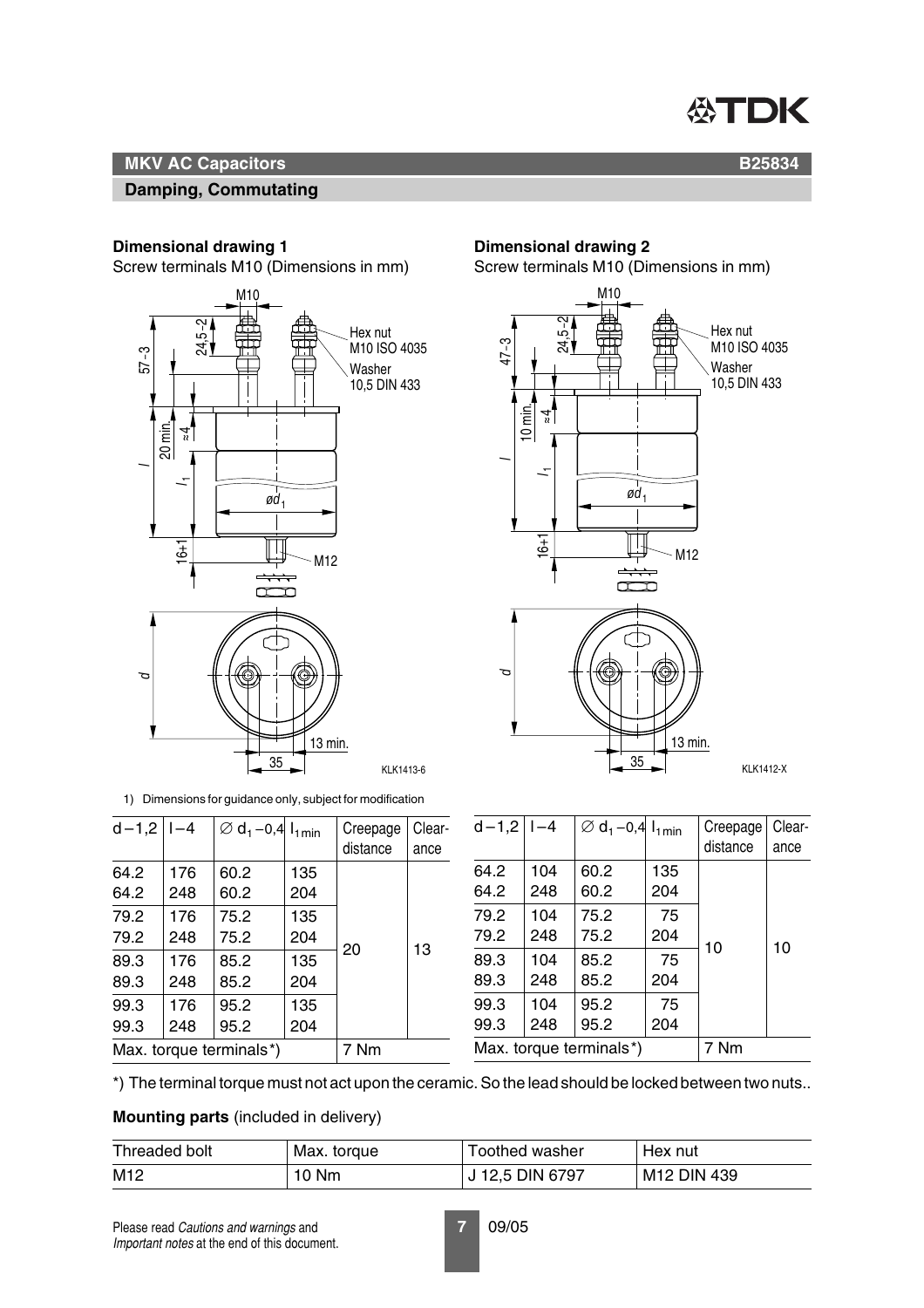

#### **Damping, Commutating**

# **B25834**

#### **Dimensional drawing 3**

Dual tab connectors 6.3 mm



#### Dimensions in mm

| $d_{-0.2}^{+0.5}$ | $1^{+1}_{-2}$ |    | $\sqrt{I_1+1^*}$ Creepage<br>distance | Clearance |
|-------------------|---------------|----|---------------------------------------|-----------|
| 40                | 86            | 8  |                                       |           |
| 40                | 156           | 8  |                                       |           |
| 50                | 86            | 12 | 10                                    | 6         |
| 50                | 156           | 12 |                                       |           |
| 60                | 86            | 12 |                                       |           |

 $*$ ) 8 mm = threaded bolt M8 12 mm = threaded bolt M12

#### **Mounting parts** (included in delivery)

| Toothed washer  | Hex nut                  |
|-----------------|--------------------------|
| J 8.2 DIN 6797  | M 8 ISO 4035             |
| J 12.5 DIN 6797 | M <sub>12</sub> ISO 4035 |

# **Dimensional drawing 4**

Dual tab connectors 9.5 mm



#### Dimensions in mm

| $d - 1,2$ | $ -4$ |      | $\Big \varnothing$ d <sub>1</sub> -0,4 Creepage Clear-<br>distance ance |    |
|-----------|-------|------|-------------------------------------------------------------------------|----|
| 79.2      | 104   | 75.2 | 10                                                                      | 10 |
| 89.3      | 104   | 85.2 |                                                                         |    |

Please read *Cautions and warnings* and **8** 09/05 *Important notes* at the end of this document.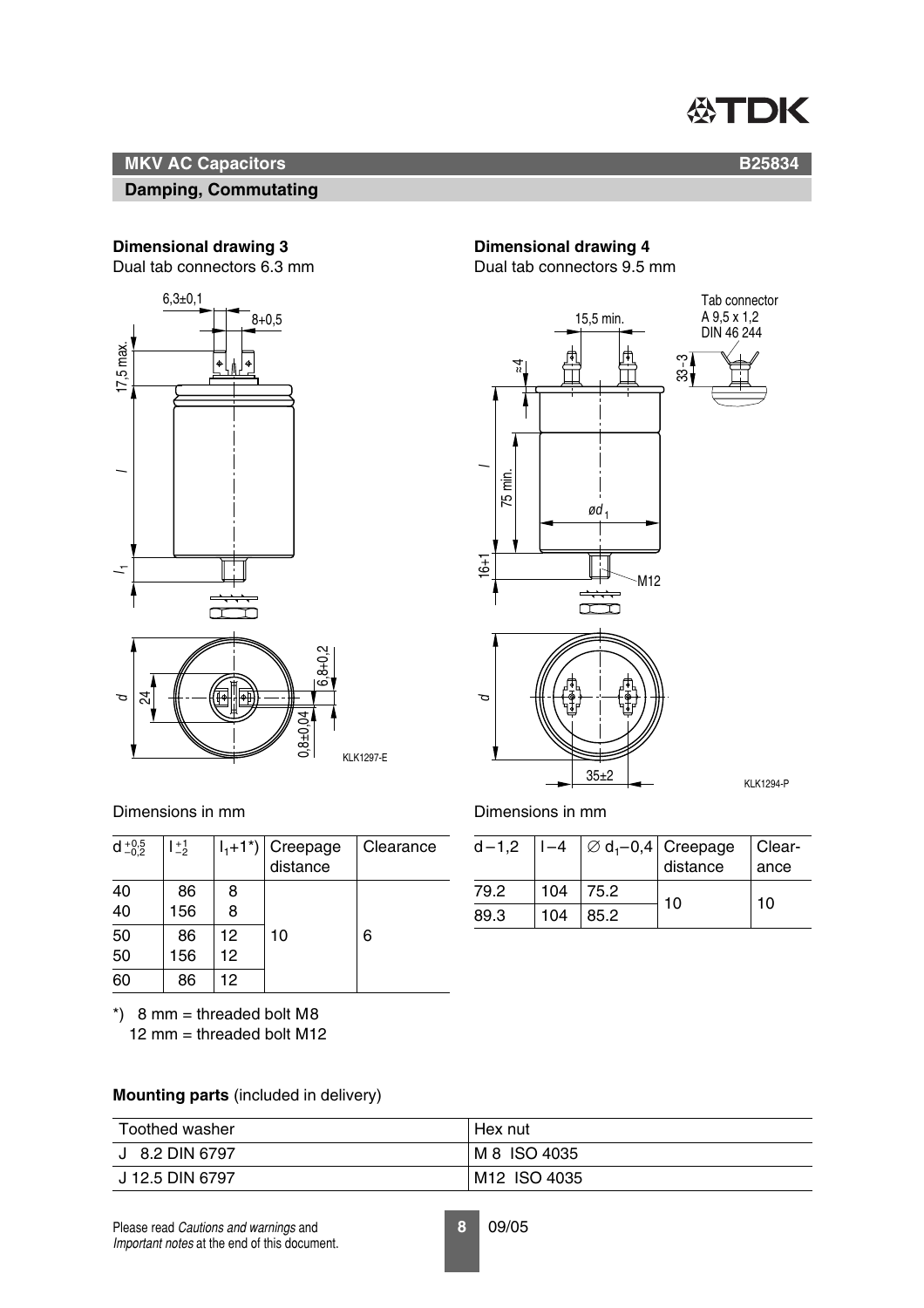

#### **Damping, Commutating**

#### **Dimensional drawing 5**

Tab connectors 6.3 mm



### **Dimensional drawing 6**

Tab connectors 6.3 mm



KLK1416-V

Dimensions in mm

|    | + 2 | Creepage<br>distance | Clearance |
|----|-----|----------------------|-----------|
| 25 | 18  | 9                    |           |

#### Dimensions in mm

| $+0,5$   | l + 2    | Creepage<br>distance | Clearance |
|----------|----------|----------------------|-----------|
| 30<br>30 | 48<br>80 | 9                    |           |

#### **Mounting parts** (included in delivery)

| Threaded bolt | Max. torque | Toothed washer | Hex nut     |
|---------------|-------------|----------------|-------------|
| M8            | 4 Nm        | J 8.2 DIN 6797 | M 8 DIN 439 |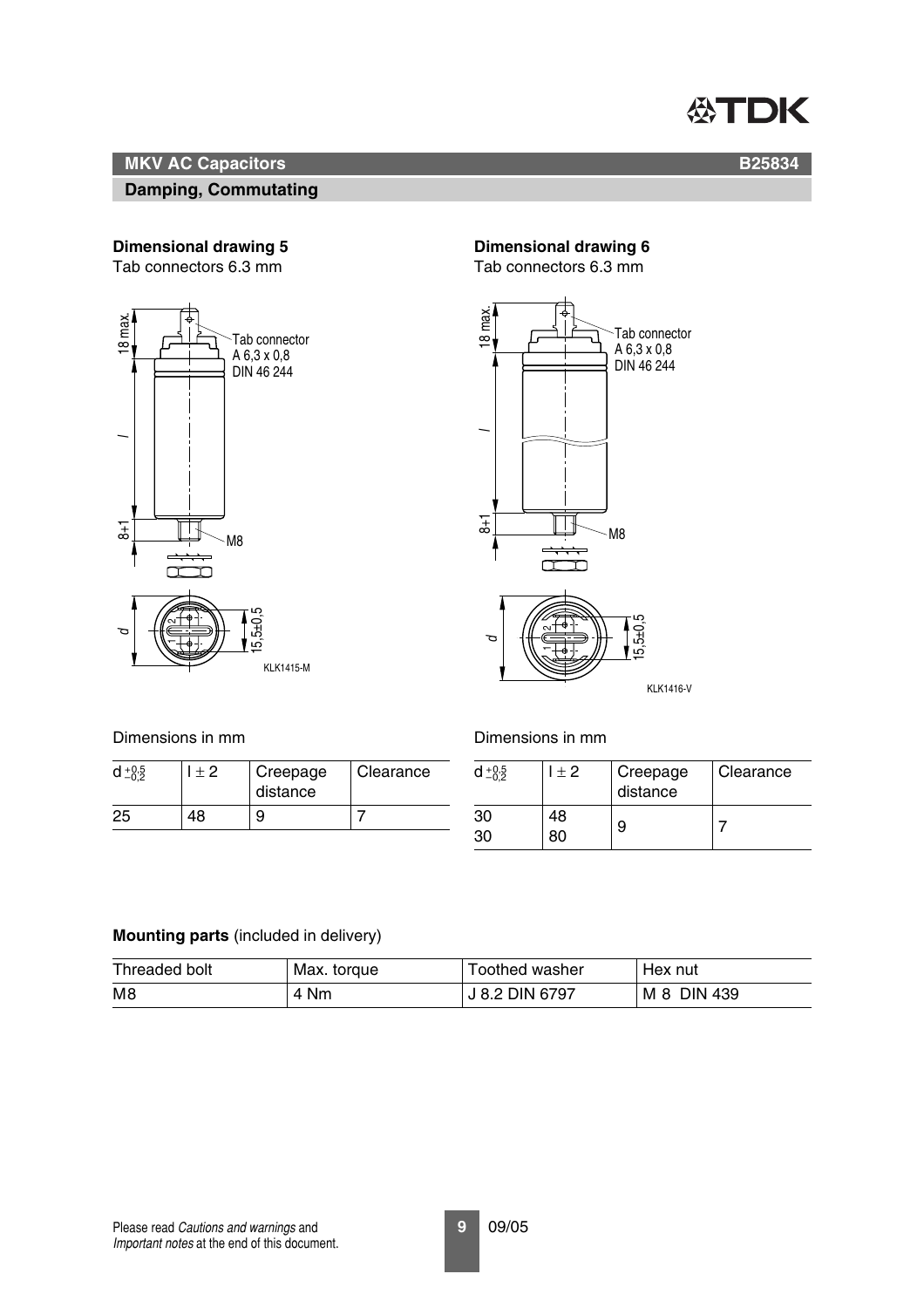

#### **Damping, Commutating**

### **Dimensional drawing 7**

Tab connectors 6,3 mm



Dimensions in mm

| $d + 0.5$ | $+2$ | Creepage<br>distance | Clearance |
|-----------|------|----------------------|-----------|
| 35<br>35  | 18   | 6                    | 6         |

#### **Mounting parts** (included in delivery)

| Threaded bolt | Max. torque | Toothed washer | Hex nut     |
|---------------|-------------|----------------|-------------|
| M8            | 4 Nm        | J 8.2 DIN 6797 | M 8 DIN 439 |

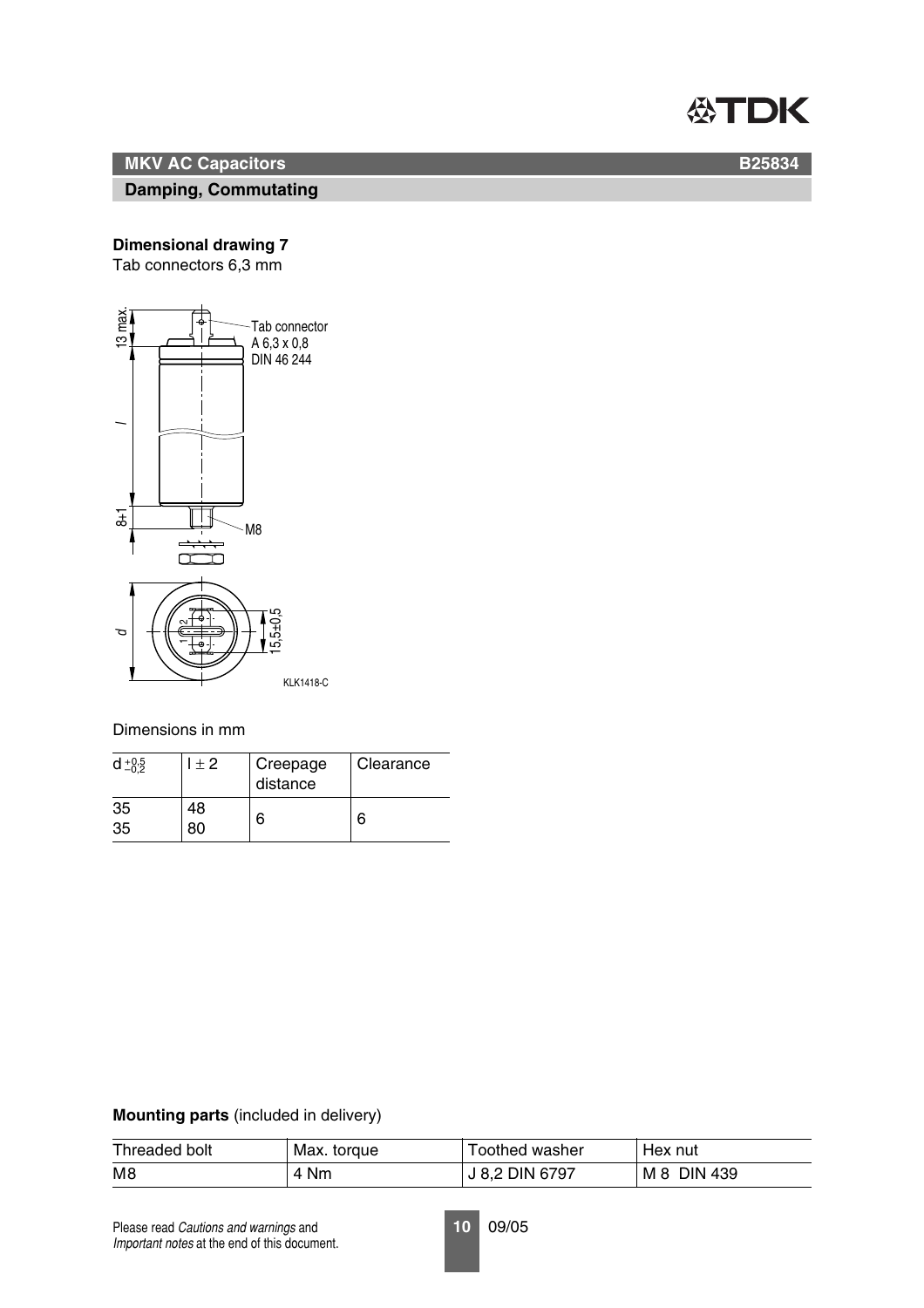

**B25834**

### **MKV AC Capacitors**

#### **Damping, Commutating**

#### **Cautions and warnings**

#### **Safety**

- In case of dents of more than 1 mm depth or any other mechanical damage, capacitors must not be used at all. This applies also in cases of oil leakage.
- Electrical or mechanical misapplication of capacitors may be hazardous. Personal injury or property damage may result from bursting of the capacitor or from expulsion of oil or melted material due to mechanical disruption of the capacitor.
- Ensure good, effective grounding for capacitor enclosures.
- Observe appropriate safety precautions during operation (self-recharging phenomena and the high energy contained in capacitors).
- Handle capacitors carefully, because they may still be charged even after disconnection.
- The terminals of capacitors, connected bus bars and cables as well as other devices may also be energized.
- Follow good engineering practice.
- Failure to follow cautions may result, worst case, in premature failures, bursting and fire.

#### **Thermal load**

After installation of the capacitor it is necessary to verify that maximum hot-spot temperature is not exceeded at extreme service conditions (see www.epcos.com/thermal\_design).

#### **Mechanical protection**

The capacitor has to be installed in a way that mechanical damages and dents in the aluminum can are avoided.

#### **Storage and Operating Conditions**

Do not use or store capacitors in corrosive atmosphere especially where chloride gas, sulfide gas, acid, alkali, salt or the like are present. In dusty environments, regular maintenance and cleaning especially of the terminals is required to avoid conductive path between phases and/or phases and ground.

#### **Overpressure disconnector**

To ensure full functionality of an overpressure disconnector, the following must be observed:

- The elastic elements must not be hindered, i.e.
	- connecting lines must be flexible leads (cables),
	- there must be sufficient space (minimum 12 mm) above the connections for expansion of the overpressure disconnector,
	- folding crimps must not be retained by clamps.
- Stress parameters of the capacitor must be within the IEC61071 specification.

#### **Service life expectancy**

Electrical components do not have an unlimited service life expectancy; this applies to self-healing capacitors too. The maximum service life expectancy may vary depending on the application the capacitor is used in.

**11** 09/05